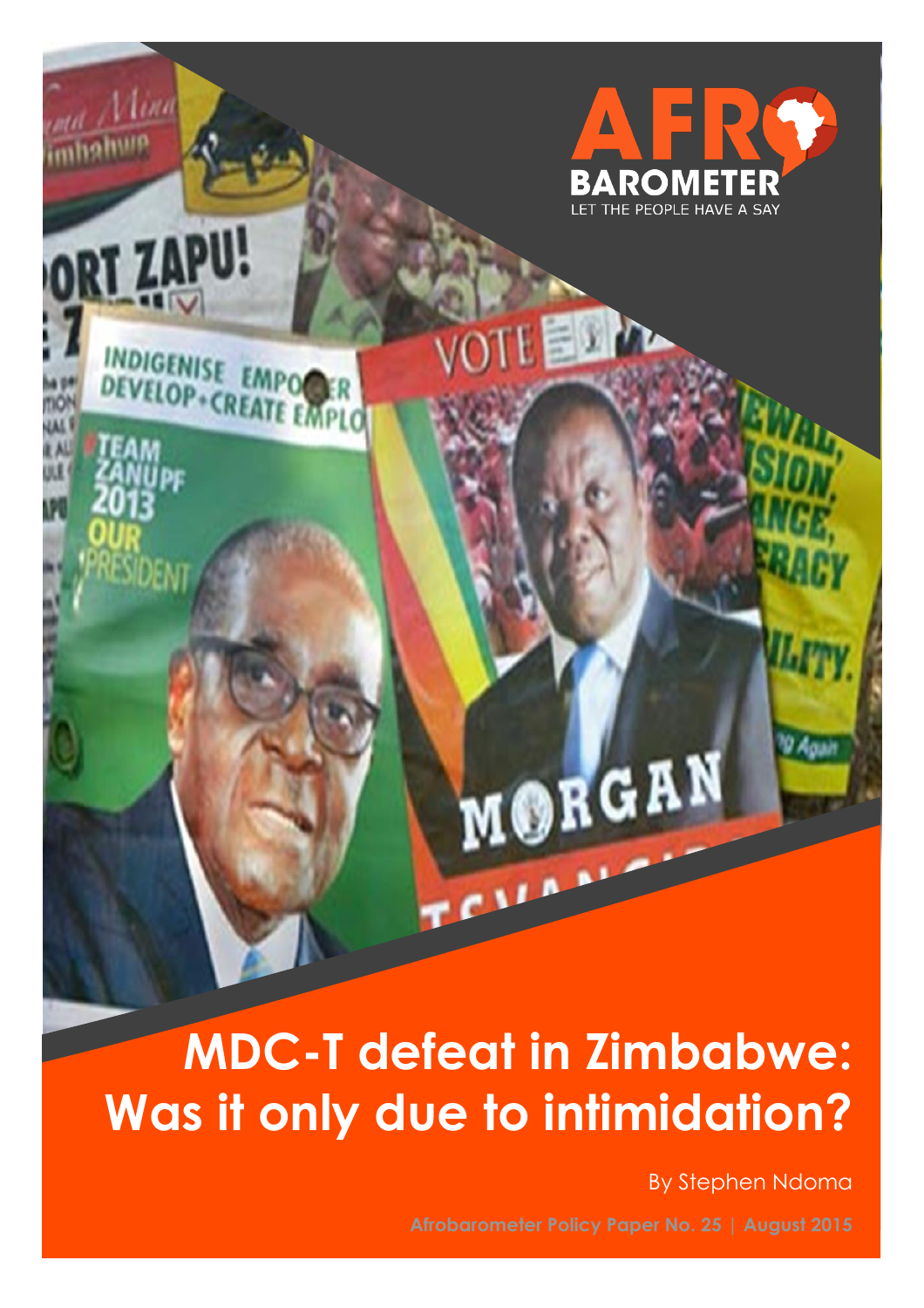### **Introduction**

In the relatively peaceful harmonized elections of July 2013, Zimbabwe's President Robert Mugabe overwhelmingly defeated challenger Morgan Tsvangirai, 61% to 34%. Mugabe's party, the Zimbabwe African National Union–Patriotic Front (ZANU-PF), also won 158 of the country's 210 parliamentary seats, giving it more than a two-thirds majority in the lower House of Assembly, as well as a large majority of local council seats. Some parts of Zimbabwean society and the international community were shocked by the outcome, given the strong performance of Tsvangirai and his Movement for Democratic Change–Tsvangirai (MDC-T) in previous elections. In fact, Tsvangirai had outpolled Mugabe in the first round of the March 2008 presidential elections before withdrawing from a runoff that he described as a "violent sham" that endangered his supporters.

The inconclusive 2008 elections led to the power-sharing Government of National Unity (GNU), established in February 2009, under which Mugabe retained the presidency while Tsvangirai became prime minister. The GNU was expected to steer Zimbabwe through its transition and eventually be terminated after the holding of free, fair, and credible elections. Following voters' overwhelming endorsement of a new Constitution in March 2013, the results of the July 2013 elections left many observers shaking their heads in disbelief.

The MDC-T charged electoral chicanery and described the outcome as "heavily manipulated" and "illegitimate." One of the reasons for the ZANU-PF victory most frequently cited by the MDC-T and some civil society organisations is that the use of political intimidation and violence in election campaigns has worked against the MDC-T's march toward State House. What accounts for the resurgence of the ZANU-PF and the dismal performance of the MDC-T? Is fear of political violence the only salient factor in the MDC-T's loss in the watershed elections?

Using data from Afrobarometer surveys in Zimbabwe, this paper argues that fear of political violence, though real, is not the most important explanatory variable accounting for the opposition's defeat. Instead, most voters were casting their ballots on the basis of their changing evaluations of the principals, Tsvangirai and Mugabe.

#### **Afrobarometer survey**

Afrobarometer is a pan-African, non-partisan research network that conducts public attitude surveys on democracy, governance, economic conditions, and related issues across more than 30 countries in Africa. Five rounds of surveys were conducted between 1999 and 2013, and Round 6 surveys are currently under way (2014-2015). Afrobarometer conducts face-to-face interviews in the language of the respondent's choice with nationally representative samples of between 1,200 and 2,400 respondents.

The data used in developing this paper comes from Afrobarometer surveys conducted in Zimbabwe in 2005, 2009, 2010, and 2012. Sample sizes in 2005, 2009, and 2010 were about 1,200, yielding results with a sampling margin of error of +/-3% at a 95% confidence level. In 2012, the sample size was doubled to 2,400, reducing the sampling margin of error to +/-2%.

#### **Key findings**

- **The proportion of Zimbabweans who fear political intimidation or violence** during election campaigns has declined but is still alarmingly high – especially among supporters of the MDC-T.
- Public approval ratings for Tsvangirai, while consistently higher than for Mugabe, declined between 2009 and 2012, while Mugabe's approval ratings increased sharply.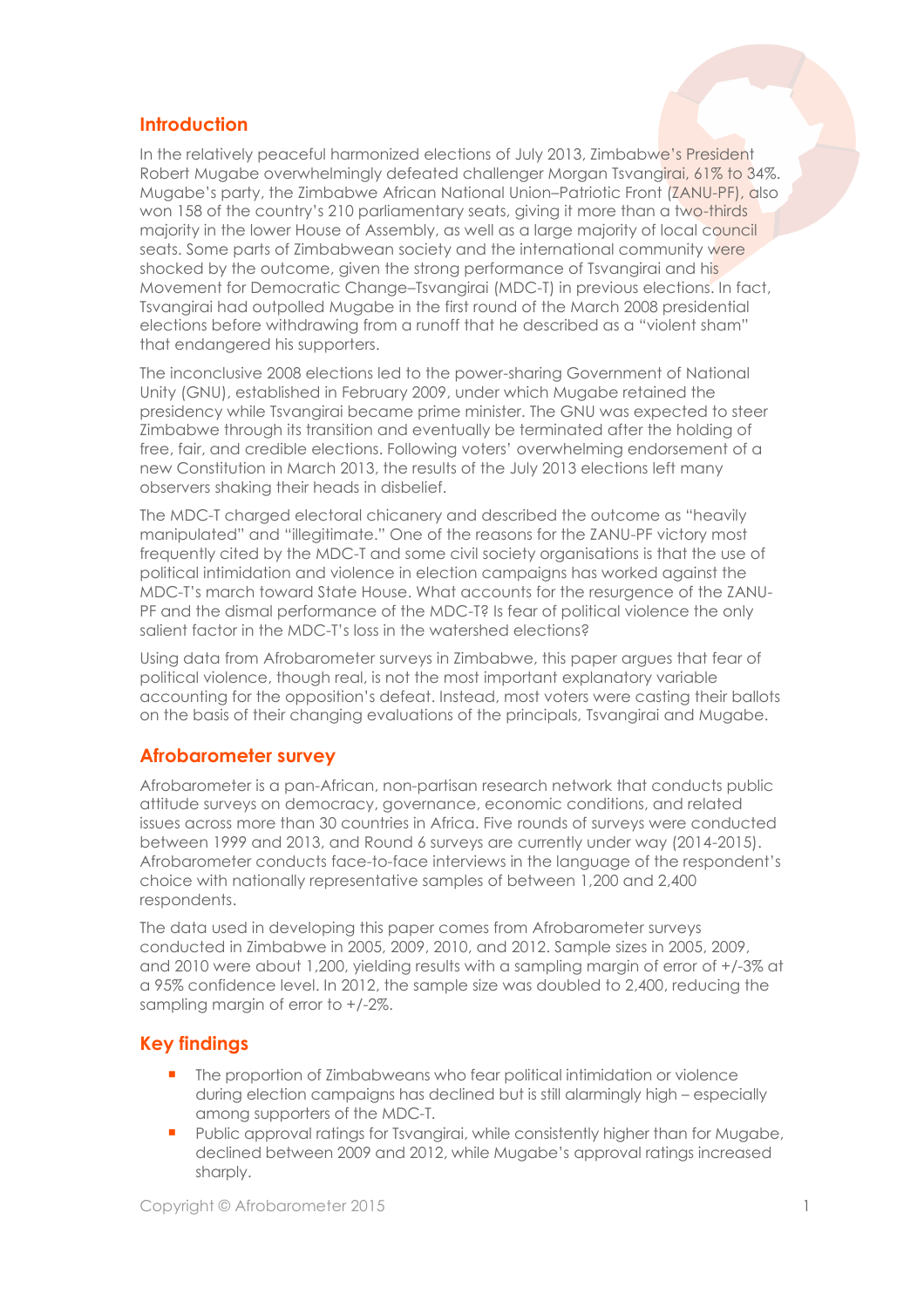Public trust reflected the same trends – decreasing trust in Tsvangirai and increasing trust in Mugabe.

# **Voting intentions 2005-2012**

Voting intentions, as reflected in responses to the survey question, *If a presidential election were to be held tomorrow, which party's candidate would you vote for?*, show a high level of support for Tsvangirai in May 2009, three months after the formation of the GNU. This is consistent with his strong electoral performance in 2008. But this support dropped by more than 20 percentage points in 2010 and 2012, while support for Mugabe increased by 8 to 9 percentage points (Figure 1). In all surveys except 2009, about one in five respondents declined to state a preference.



**Figure 1: Professed voting intentions** | Zimbabwe | 2005-2012

**Respondents were asked:** *If a presidential election were to be held tomorrow, which party's candidate would you vote for?*

# **Fear of political intimidation or violence**

The surveys show extremely high levels of fear of political intimidation or violence during election time. More than eight in 10 respondents said they feared political intimidation or violence at least "a little bit," with majorities of those expressing "a lot" of fear (Figure 2). Although fear declined from a high of 92% in 2009, after the violent 2008 presidential runoff campaign period, to 81% in 2010 and 2012, fear levels remain alarming in a polity where election outcomes are heavily contested.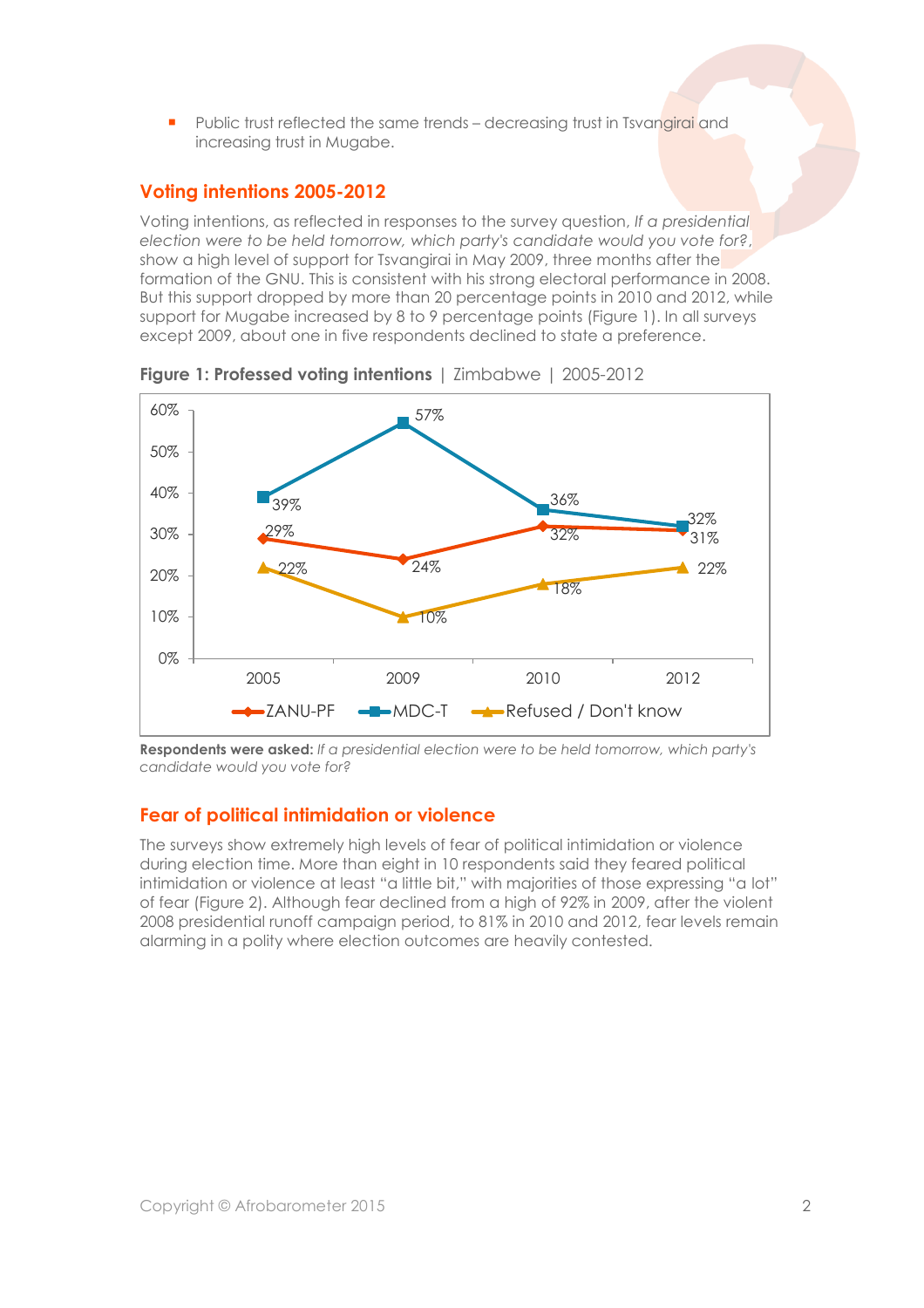

#### **Figure 2: Trends in fear of political intimidation or violence** | Zimbabwe | 2009-2012

# **Does fear shape voting intentions?**

Does fear of intimidation or violence shape voting intentions in Zimbabwe? And can this explain the MDC-T's electoral defeat to the ZANU-PF in July 2013? The data show that fear of political intimidation or violence is evident in Zimbabwe's politics and does appear to be related to voting intentions. In the 2009, 2010, and 2012 surveys, MDC-T supporters were significantly more afraid of political intimidation or violence than ZANU-PF supporters.



**Figure 3: Fear of political intimidation or violence and voting intentions**  | Zimbabwe | 2009-2012

*(% who feared political intimidation or violence "a lot," "somewhat," or "a little bit")*

Copyright © Afrobarometer 2015 3 Figure 3 shows that in May 2009, 11 months after the June 2008 runoff election, levels of fear were high among both ZANU-PF and MDC-T supporters. One can speculate that during this period, both ZANU-PF and MDC-T supporters were still recovering from the traumatic experiences of the terror that characterised the run-up to the presidential runoff elections. This scenario is likely because the terror unleashed in the

**Respondents were asked:** *During election campaigns in this country, how much do you personally fear becoming a victim of political intimidation or violence?*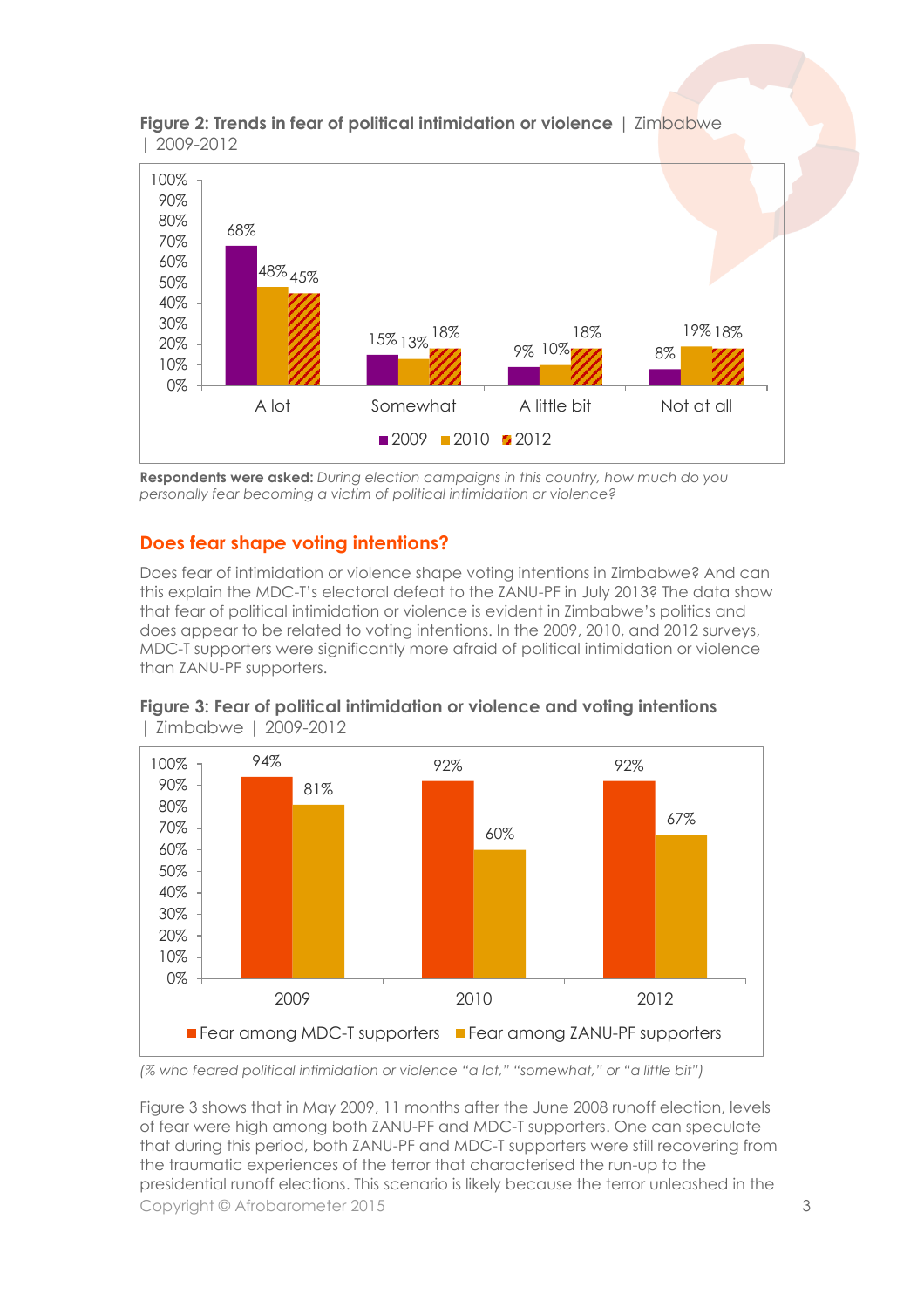heavily militarised 2008 elections did not discriminate on the basis of party affiliation as the ZANU-PF sought to ensure support after its near-defeat by the MDC-T in the relatively peaceful March 2008 harmonised elections.

While fear levels among MDC-T supporters remained above 90% through 2010 and 2012, they declined from 81% to 60% – still a majority – among ZANU-PF supporters in 2010 and 67% in 2012.

# **Performance and public trust: Mugabe vs. Tsvangirai**

Public approval ratings for President Mugabe and then-Prime Minister Tsvangirai show contrasting trends over the review period. As Figure 4 shows, Mugabe consistently received lower performance approval ratings than Tsvangirai. But Mugabe's approval ratings were on an upward trend, more than doubling, while Tsvangirai's were on a downward drift.





*Respondents were asked: Do you approve or disapprove of the way that the following people have performed their jobs over the past 12 months, or haven't you heard enough about them to say? (% who said "approve" or "strongly approve")*

Like public assessments of the two leaders' performance, the public's trust shows contrasting fortunes. As shown in Figure 5, the proportion of Zimbabweans who said they trusted Mugabe "a lot" or "somewhat" was at a low of 37% in May 2009 but then rose to 61% by July 2012. On the contrary, trust in Tsvangirai was at a high point of 78% in May 2009 but declined to 63% by July 2012.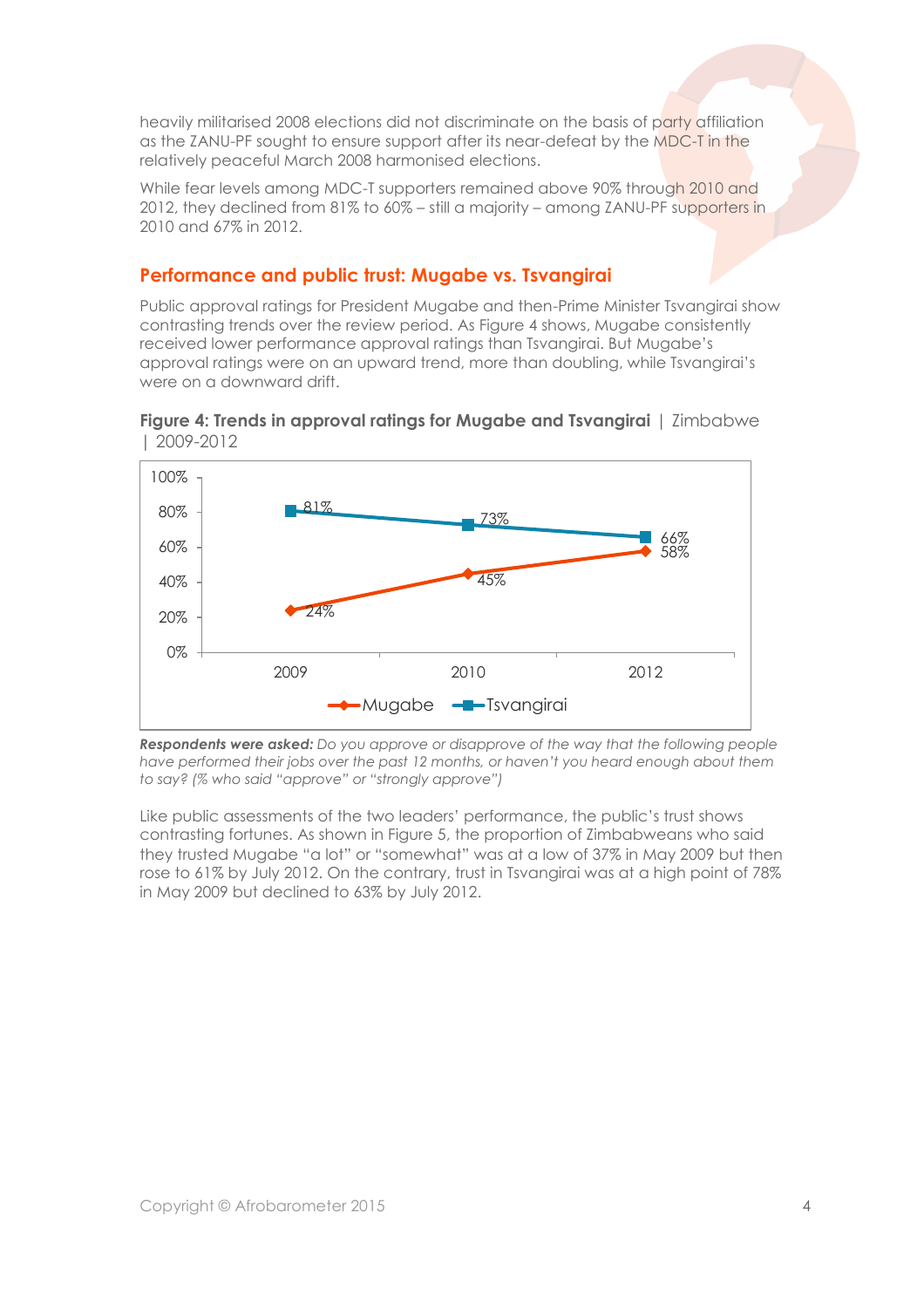

**Figure 5: Trends in trust in Mugabe and Tsvangirai** | Zimbabwe | 2009-2012

*Respondents were asked: How much do you trust each of the following, or haven't you heard enough about them to say? (% who said "a lot" or "somewhat")*

One can speculate that approval ratings and trust were highest for Tsvangirai in May 2009 due to euphoria surrounding the formation of the GNU after almost a decade of economic meltdown. While Mugabe may have been blamed for the pre-2009 economic troubles, the semblance of socio-economic stability that emerged with the GNU may have been credited in part to Tsvangirai and his party. However, it seems that subsequent surveys may reflect reality checks for the MDC-T.

Some analysts view corruption by MDC-T local councillors as having spoiled the party's march to State House. For example, in 2012, the MDC-T fired some councillors in Harare, Chitungwiza, Gweru, Kwekwe, and Zvishavane for allegedly engaging in corrupt activities. This may have led voters to doubt the party's ability to run the country any differently than the ZANU–PF. Others contend that the ZANU-PF's populist policies, such as the indigenisation of foreign-owned companies, won public sympathy while the MDC-T's opposition to this policy was painted as evidence that the party was against black empowerment.

The remarkable improvement of the Zimbabwean economy since 2009 also proved to be a double-edged sword for the MDC-T. The party has argued that with the Finance and Industry ministries in the hands of the MDC-T and the MDC-Mutambara (MDC-M), respectively, they successfully transformed the economy from an inflationary nightmare to one that has recorded consistent growth. However, restoring the economic fortunes of the country has meant that there are fewer food shortages and inflationary problems to talk about, and the message of needing to mend Zimbabwe's economy now has a smaller audience. The ZANU-PF's control of the media during the GNU era may also have allowed it to spruce up its image.

#### **Predictors of voting intentions**

Regarding factors that determine voting decisions, the literature suggests that a voter may choose a candidate on the basis of specific issues of public policy, general evaluations of leaders' performance, and personal characteristics of the candidates. Social factors such as the voters' age, religion, region, and social class can also influence voting intentions. To examine the extent to which fear of political violence and other factors may influence voting in Zimbabwe, a logistic regression model was developed. Variables tracked over the review period are: trust in and perceived performance of Mugabe and Tsvangirai, fear of political intimidation or violence, and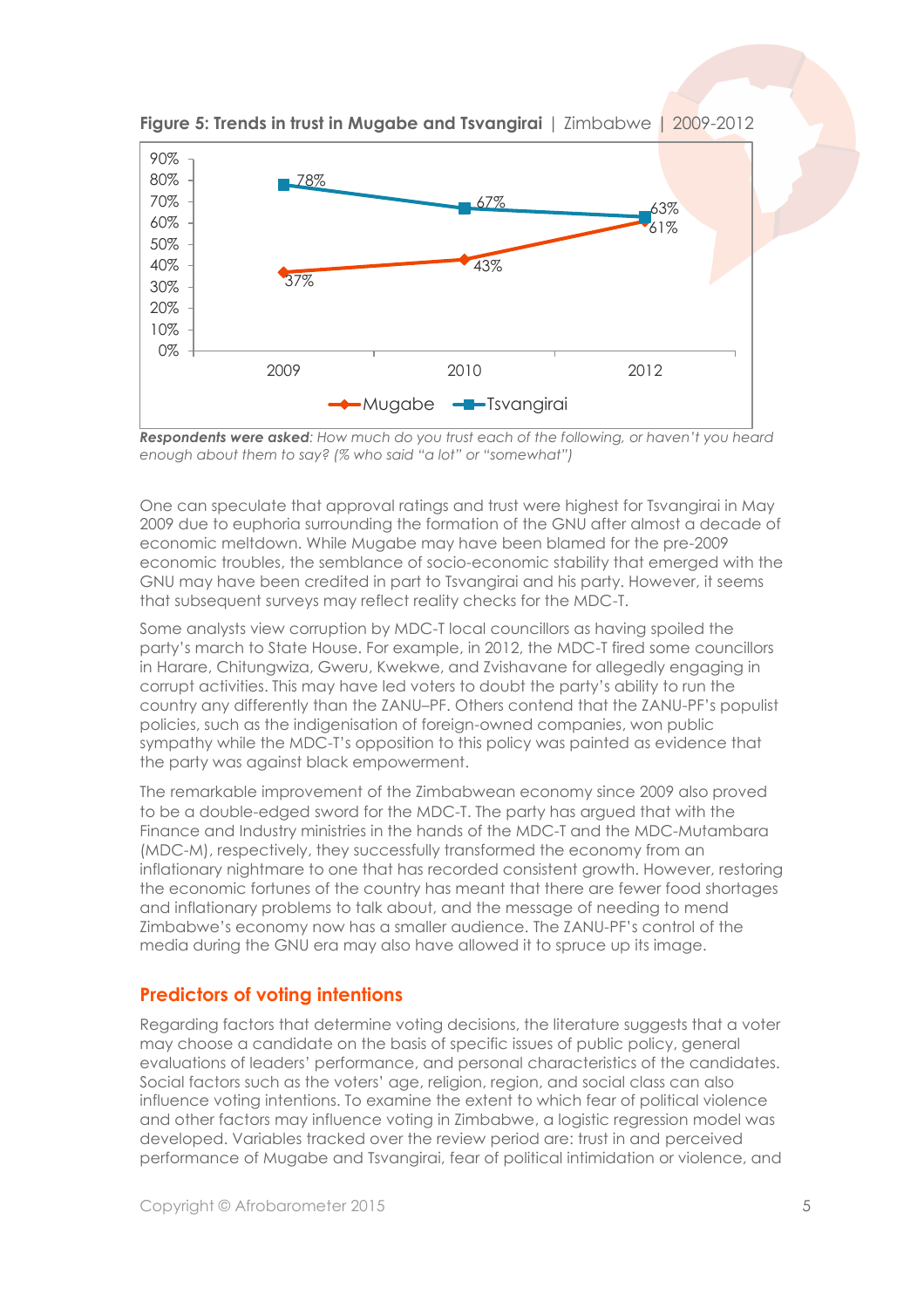management of the economy. The model is captured in Table 1. The dependent variable is the intention to vote for the ZANU-PF.

|                                  | 2009     |            |        | 2010     |            |        | 2012     |            |        |
|----------------------------------|----------|------------|--------|----------|------------|--------|----------|------------|--------|
| Independent<br>variable          | B        | <b>Sig</b> | Ex(B)  | B        | <b>Sig</b> | Ex(B)  | B        | <b>Sig</b> | Ex(B)  |
| Trust in<br>president            | 1.925    | .000       | 6.853  | 2.102    | .000       | 8.816  | 3.071    | .000       | 21.563 |
| Trust in prime<br>minister       | $-1.637$ | .017       | .195   | $-2.070$ | .015       | .126   | $-3.129$ | .000       | .044   |
| Performance of<br>president      | 2.746    | .000       | 15.585 | 3.272    | .000       | 26.362 | 3.721    | .000       | 41.290 |
| Performance of<br>prime minister | $-.041$  | .936       | .959   | $-2.506$ | .000       | .082   | $-1.815$ | .000       | .163   |
| Fear of political<br>violence    | $-1.216$ | .020       | .296   | .941     | .002       | 2.561  | $-1.169$ | .000       | .311   |
| Management of<br>the economy     | $-.800$  | .042       | .450   | .925     | .003       | 2.521  | .236     | .000       | 1.266  |
| Constant                         | .257     | .217       | 1.293  | $-1.382$ | .076       | .251   | $-.236$  | .563       | .790   |

**Table 1: Predictors of the intention to vote for the ZANU-PF** 

As indicated in Table 1, the perceived performance of the president was a crucial predictor of voting intentions; naturally, the higher one rated the president's performance, the more likely one was to vote for the ZANU-PF. The president's perceived performance was a strong predictor in all three survey rounds but had its strongest impact in 2012. Similarly, trust in the president was a key predictor of the intention to vote for the ZANU-PF across all three survey rounds, with the strongest impact in 2012. This helps explain why the ZANU-PF candidate managed to retain power with a larger margin than in previous elections. Not only were Mugabe's performance evaluations and trust levels improving, but these very issues were also, over time, becoming increasingly likely to translate into support for the ZANU-PF.

Trust in the prime minister was also an important predictor in the 2012 survey; naturally, the higher the trust in the prime minister, the less likely the respondent was to vote for the ZANU-PF. Perceived performance of the prime minister seems to have had a major impact in 2010 but was weakening by 2012.

Regarding the role of political intimidation and violence, the more a respondent expressed fear, the less likely s/he was in 2009 to express an intention to vote for the ZANU-PF. The opposite was true in 2010. The situation changed again in 2012, when those who were fearful of violence were more likely to vote for the MDC-T than for the ZANU-PF. Overall, fear is a significant factor, but less important than other factors, in predicting voting intentions. Interestingly, positive evaluations of government management of the economy in the 2010 and 2012 surveys translate into intended ZANU-PF votes, supporting the inference that the GNU was seen as dominated by the ZANU-PF.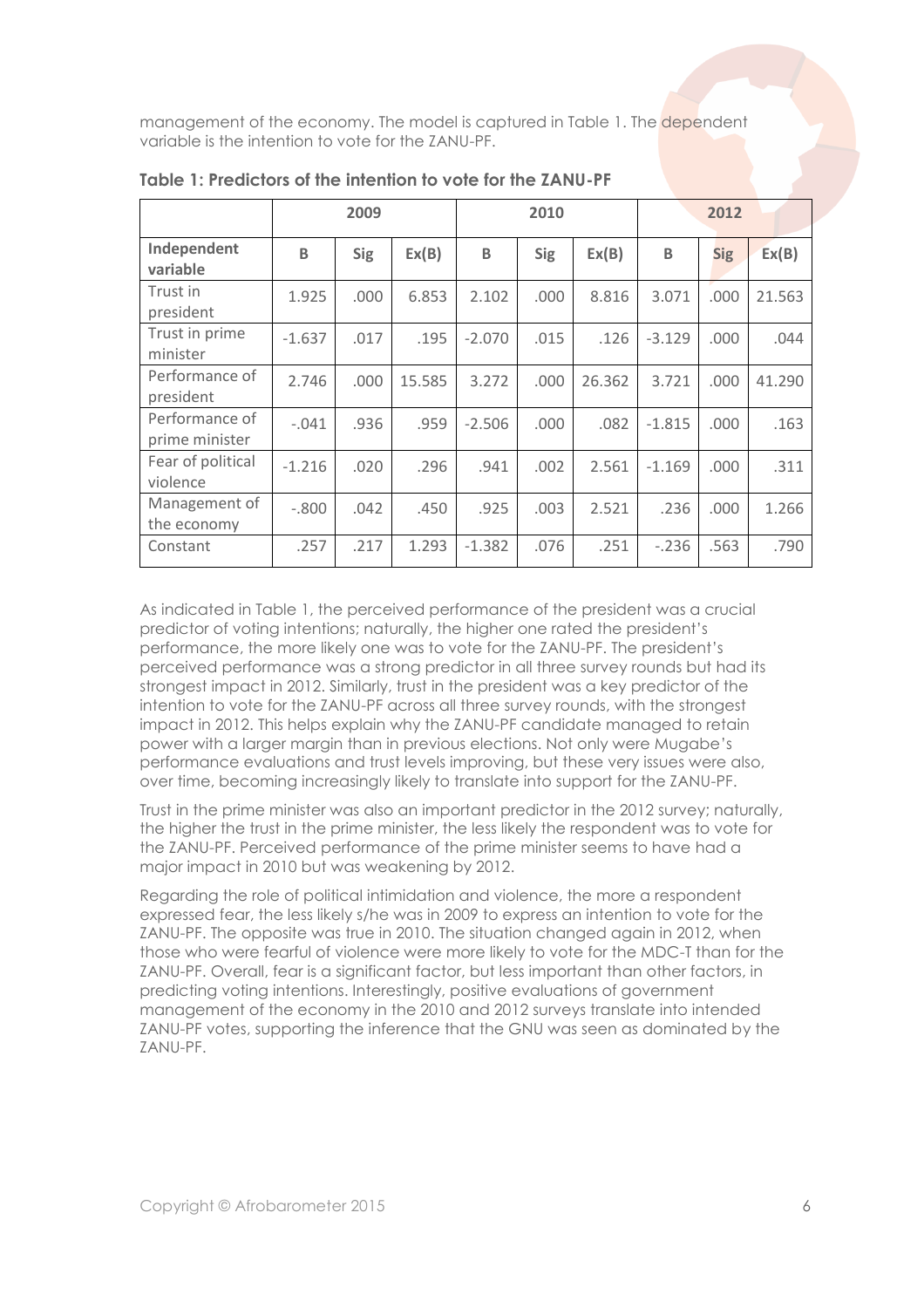# **Conclusion**

This study highlights some important factors related to the MDC-T's declining political fortunes in Zimbabwe. One key issue arising is the need for a rethink within the political opposition and civil society regarding the perception that the MDC-T's recent electoral defeat was wholly due to electoral manipulation, fraud, intimidation, and violence. While electoral fear matters, much of the MDC-T's defeat had to do with changing evaluations of, and trust in, government leadership: a slight decline for then-Prime Minister Tsvangirai and a massive gain for President Mugabe. The *irony* here may be that while it was the actions of the MDC-T in the GNU that helped stabilize the country, it was Mugabe and the ZANU-PF that benefited electorally from this arrangement. It would be interesting for future studies to explore how perceptions of corruption and control of the media shape voting intentions and affect support for the MDC-T.

> To further explore this data, please visit Afrobarometer's online data analysis facility at www.afrobarometer.org/online-data-analysis.